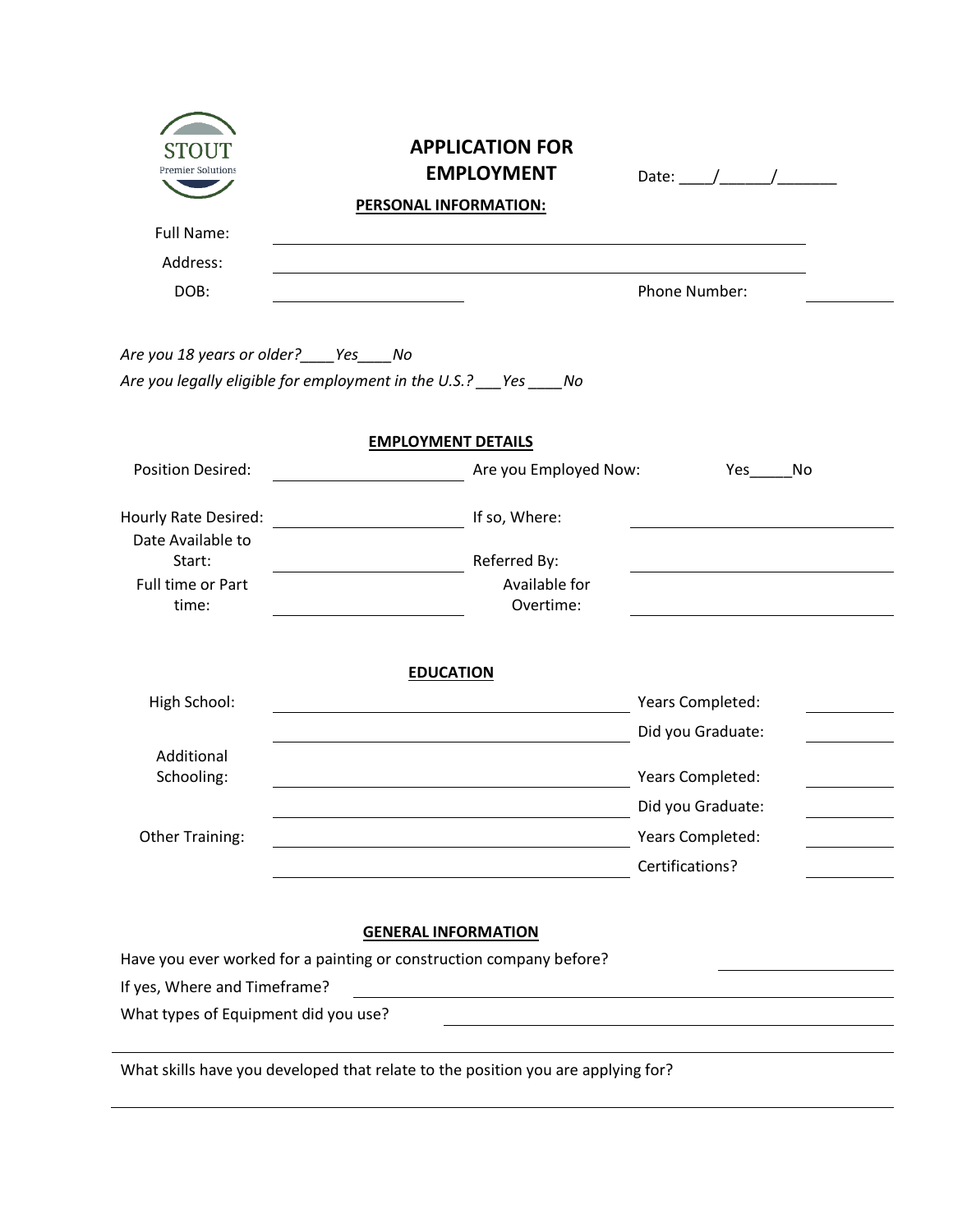All positions require prolonged standing, walking, lifting, stopping, etc. Are there any physical limitations that prevent you from performing these activities? Explain if yes.

| Do you have a driver's license?                                                             | Yes | Nο  |    |  |  |
|---------------------------------------------------------------------------------------------|-----|-----|----|--|--|
| If no, do you have reliable transportation?                                                 |     | Yes | NΩ |  |  |
| If yes, have you received any speeding tickets, DUI, OVI, etc. within the last three years? |     |     |    |  |  |

## **FORMER EMPLOYMENT**

| Company Name:           |                                                                                                                                      |  |
|-------------------------|--------------------------------------------------------------------------------------------------------------------------------------|--|
| Address:                |                                                                                                                                      |  |
| Phone Number:           |                                                                                                                                      |  |
| <b>Supervisor Name:</b> |                                                                                                                                      |  |
|                         |                                                                                                                                      |  |
| Start Pay Rate:         | End Pay Rate:                                                                                                                        |  |
| <b>Start Date:</b>      | End Date:                                                                                                                            |  |
| Reason for Leaving:     | <u> 1980 - Johann Stoff, deutscher Stoffen und der Stoffen und der Stoffen und der Stoffen und der Stoffen und der</u>               |  |
|                         |                                                                                                                                      |  |
|                         |                                                                                                                                      |  |
| Company Name:           |                                                                                                                                      |  |
| Address:                |                                                                                                                                      |  |
| Phone Number:           |                                                                                                                                      |  |
| <b>Supervisor Name:</b> |                                                                                                                                      |  |
| Start Pay Rate:         | End Pay Rate:                                                                                                                        |  |
| <b>Start Date:</b>      | <u> 1989 - Johann Stoff, deutscher Stoffen und der Stoffen und der Stoffen und der Stoffen und der Stoffen und der </u><br>End Date: |  |
| Reason for Leaving:     | $\overline{\phantom{a}}$                                                                                                             |  |
|                         | <u> 1989 - Johann Stein, fransk politiker (d. 1989)</u>                                                                              |  |
|                         |                                                                                                                                      |  |
| Company Name:           |                                                                                                                                      |  |
| Address:                |                                                                                                                                      |  |
| Phone Number:           |                                                                                                                                      |  |
| <b>Supervisor Name:</b> |                                                                                                                                      |  |
|                         |                                                                                                                                      |  |
| Start Pay Rate:         | End Pay Rate:                                                                                                                        |  |
| <b>Start Date:</b>      | End Date:                                                                                                                            |  |
| Reason for Leaving:     |                                                                                                                                      |  |
|                         |                                                                                                                                      |  |